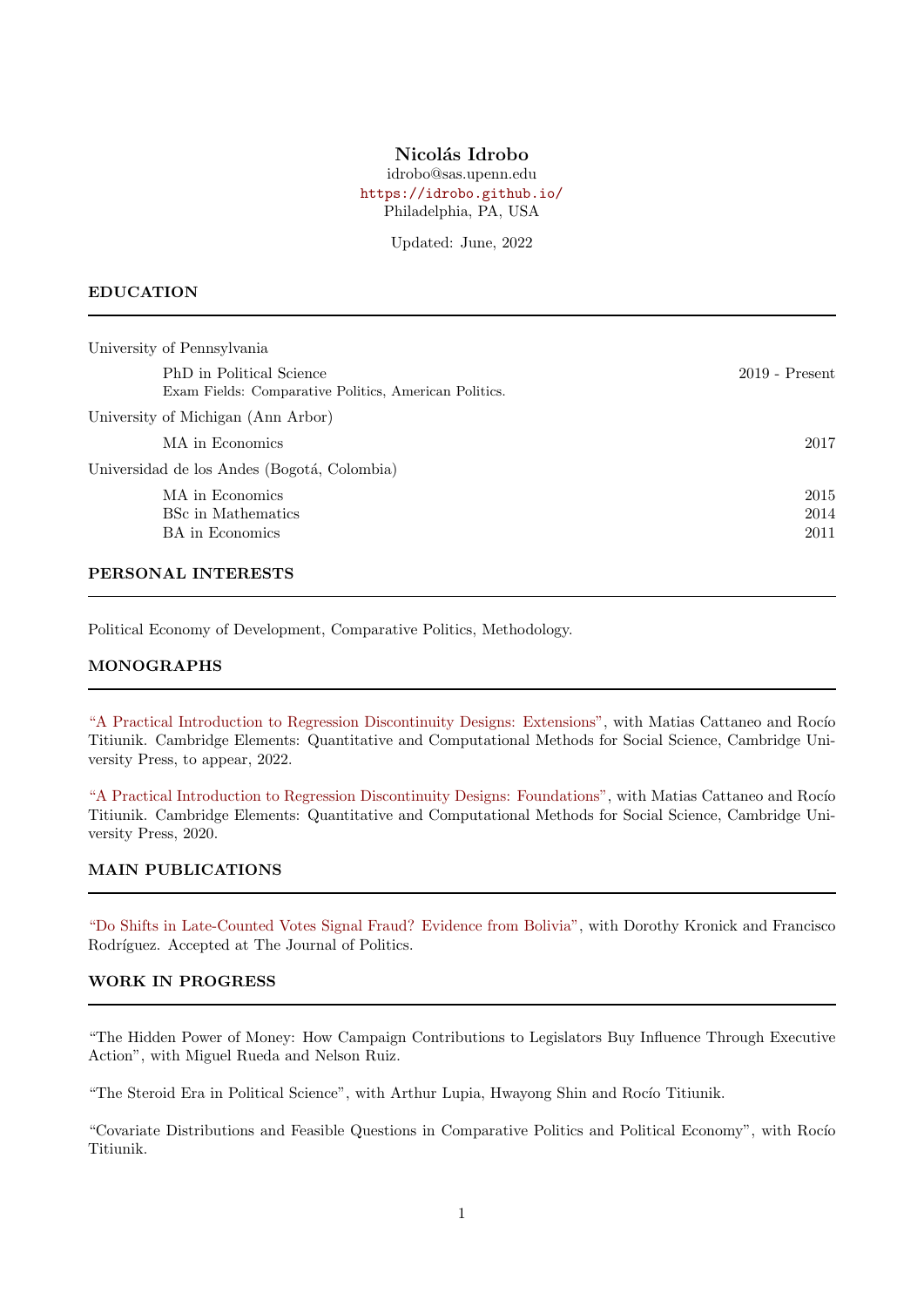### PRE-DOCTORAL PUBLICATIONS

["Illegal Gold Mining and Violence in Colombia",](https://doi.org/10.1515/peps-2013-0053) with Daniel Mejía and Ana María Tribín. Peace Economics, Peace Science and Public Policy. Volume 20, Issue 1, Pages 83-111.

## TEACHING EXPERIENCE

| Teaching Assistant at the University of Pennsylvania:                                                                                                          |                                                                                                               |
|----------------------------------------------------------------------------------------------------------------------------------------------------------------|---------------------------------------------------------------------------------------------------------------|
| Statistical Analysis for Political Science (graduate, Political Science)<br>International Political Economy (undergraduate, Political Science)                 | Spring 2021, Fall 2022<br>Fall 2021, Spring 2022                                                              |
| Instructor at the University of Pennsylvania:                                                                                                                  |                                                                                                               |
| Math Camp (graduate, Political Science)                                                                                                                        | Summer 2020, Summer 2022                                                                                      |
| Guest Lecturer at the University of Michigan:                                                                                                                  |                                                                                                               |
| Multivariate Analysis (graduate, Political Science)<br>One class on Instrumental Variables                                                                     | Winter 2019                                                                                                   |
| Teaching Assistant at the University of Michigan:                                                                                                              |                                                                                                               |
| Econometric Analysis I (graduate, Economics)<br>Principles of Microeconomics (undergraduate, Economics)<br>Multivariate Analysis (graduate, Political Science) | Fall 2018<br>Winter 2018<br>Fall 2016                                                                         |
| Instructor at Universidad de los Andes:                                                                                                                        |                                                                                                               |
| MATLAB Introductory Course<br>MATLAB Introductory Course, joint with David Zarruk                                                                              | 2013-2, 2014-1<br>2013-1                                                                                      |
| Teaching Assistant at Universidad de los Andes:                                                                                                                |                                                                                                               |
| Advanced Econometrics<br>Impact Evaluation with Heterogeneous Effects<br>Macroeconomics III<br>Mathematical Methods for Economists<br>Microeconomics I         | 2012-1, 2012-2, 2013-1<br>Summer 2013<br>2012-1, Summer 2012, 2012-2, Summer 2013<br>2010-2, 2011-1<br>2013-2 |

# RELEVANT POSITIONS

Research assistant for:

Dorothy Kronick and Guy Grossman, Department of Political Science, University of Pennsylvania Rocío Titiunik, Department of Political Science, University of Michigan Camilo García-Jimeno, Department of Economics, University of Pennsylvania Daniel Mejía, Department of Economics, Universidad de los Andes